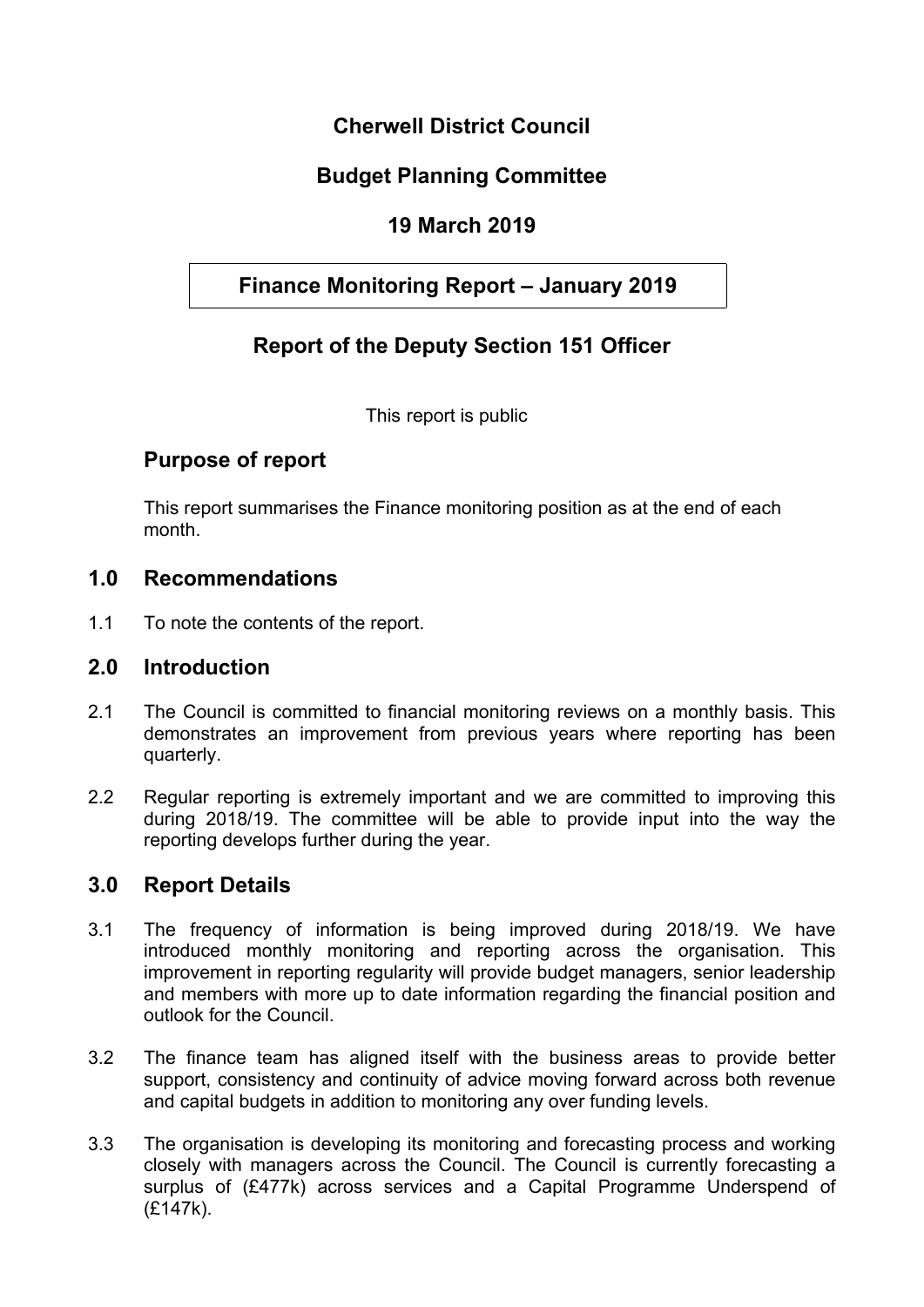3.5 The Council will continue to challenge its forecasts and highlight risk areas as soon as possible. We will monitor and review existing costs and income to identify any further savings and efficiencies which would support the Council in managing its current position.

## **4.0 Conclusions and Reasons for Recommendations**

4.1 It is recommended that the contents of the report are noted.

### **5.0 Consultation**

5.1 The report sets out performance, risk and financial information from the previous month and as such no formal consultation on the content or recommendation is required.

### **6.0 Alternative Options and Reasons for Rejection**

6.1 This report sets out the performance against the 2018/19 plan. As this is a monitoring report, no further options have been considered. However, members may wish to request that officers provide additional information.

### **7.0 Implications**

#### **Financial and Resource Implications**

7.1 There are no direct financial implications arising directly from the production of this report.

Comments checked by: Kelly Watson, Deputy Section 151 Officer 01295 221638 [kelly.watson@cherwellandsouthnorthants.gov.uk](mailto:kelly.watson@cherwellandsouthnorthants.gov.uk)

#### **Legal Implications**

7.2 There are no legal implications arising directly from this report.

Comments checked by: Chris Mace, Solicitor, 01327 322125 [christopher.mace@cherwellandsouthnorthants.gov.uk](mailto:christopher.mace@cherwellandsouthnorthants.gov.uk)

#### **Risk Management**

7.3 There are no risk management implications directly arising from this report.

Comments checked by: Hedd VaughanEvans Hedd Vaughan-Evans, Assistant Director, Performance and Transformation 01295 227978 [hedd.vaughanevans@Cherwellandsouthnorthants.gov.uk](mailto:hedd.vaughanevans@cherwellandsouthnorthants.gov.uk)